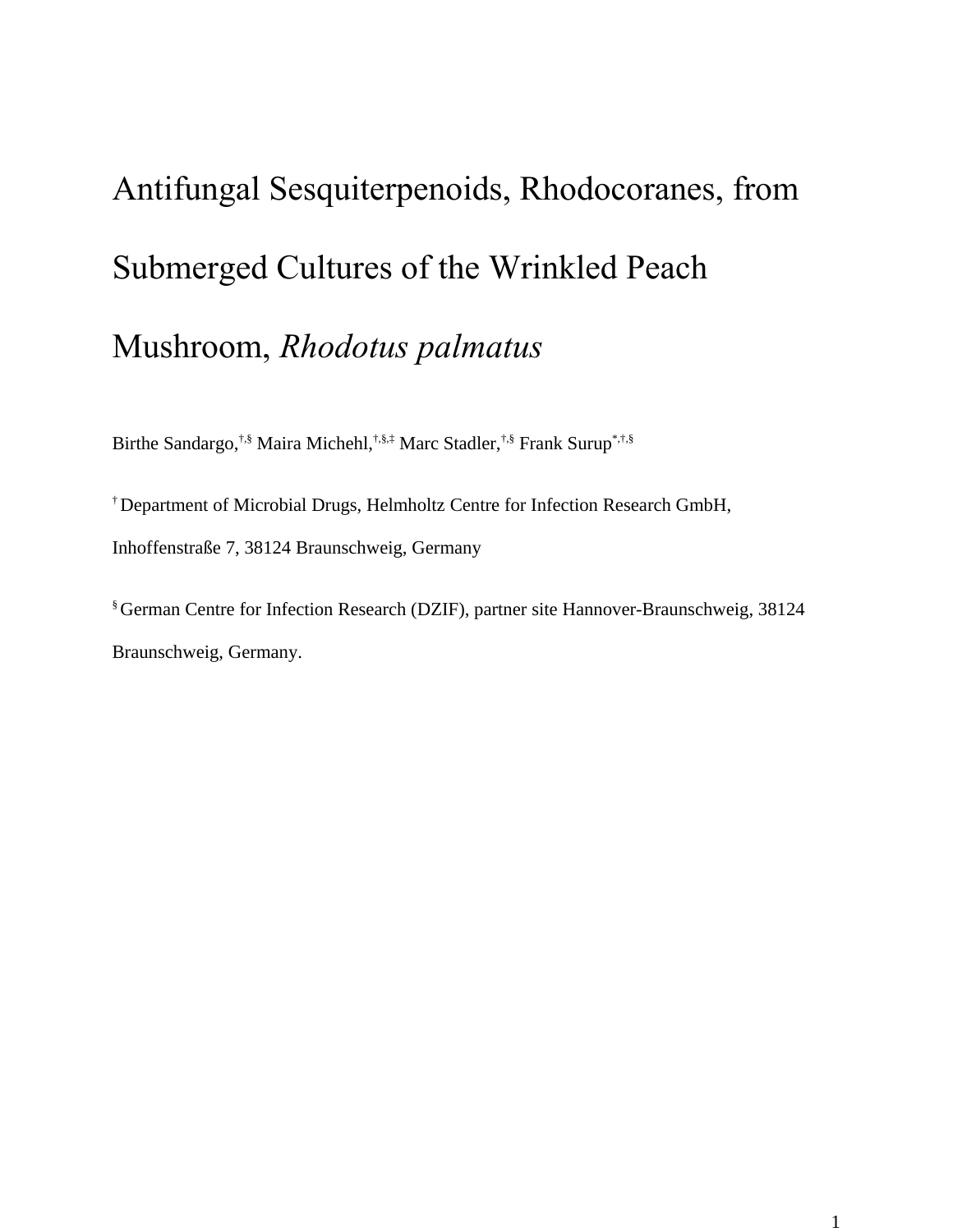Seven previously unknown sesquiterpenoids and norsesquiterpenoids, rhodocoranes F-L (**1**–**7**), were isolated from the fermentation broth of the basidiomycete *Rhodotus palmatus*. Their structures were elucidated utilizing 1D and 2D NMR techniques as well as HRESIMS; they are unusual noracorane, spiro[4.4]nonene, and acorane-type sesquiterpenoids. They include the first naturally-occurring cyclopentylidenefuranones (**3** - **5**) and the new tricyclic scaffold of **7**. Metabolites  $1 - 7$  exhibited a general mild antimycotic activity, while  $1 - 3$  also displayed cytotoxic effects.

# GRAPHICAL ABSTRACT

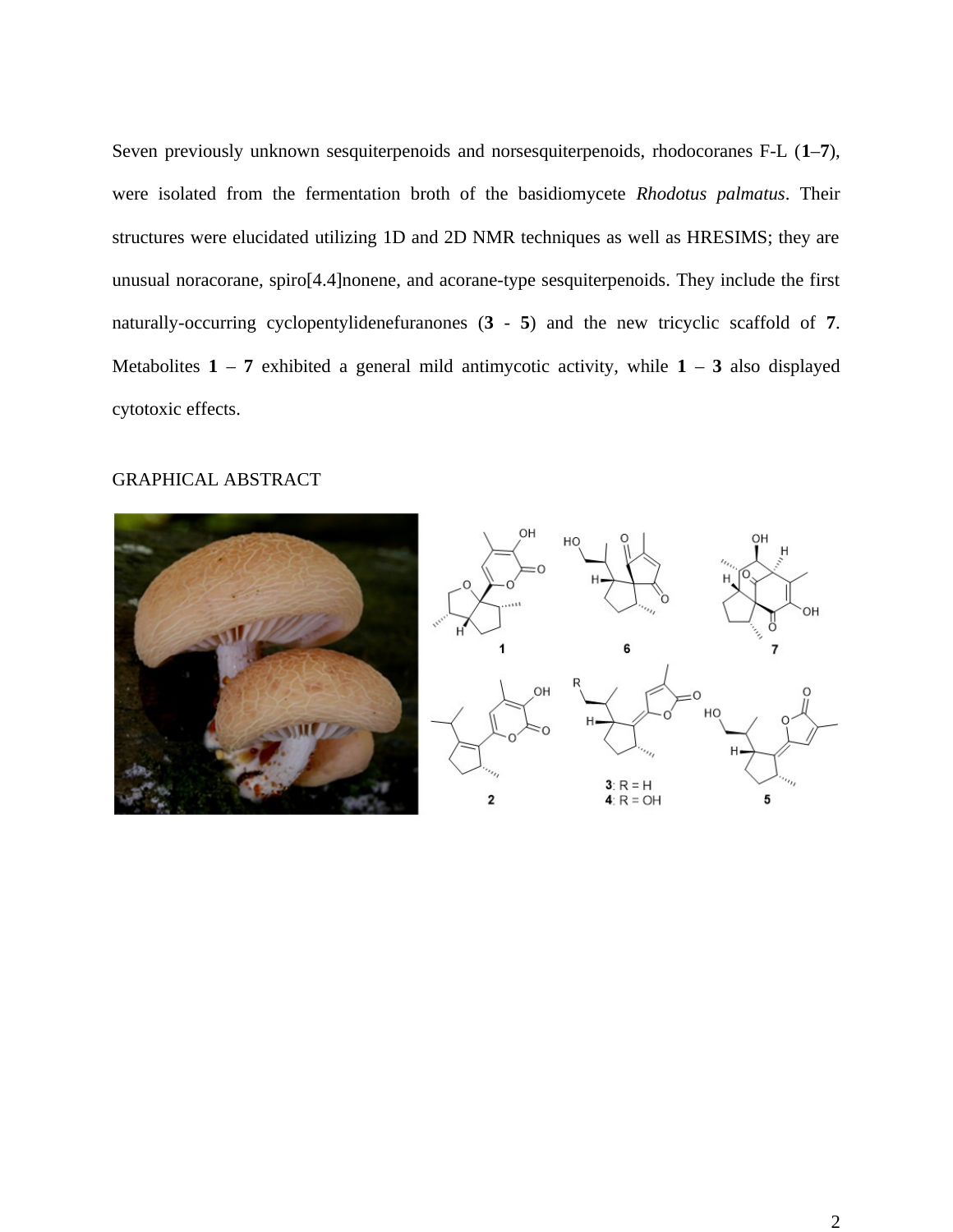In recent years Basidiomycota have become an important focus in the search for novel bioactive secondary metabolites,<sup>1</sup> with the basidiomycete-derived pleuromutilins as the most recent group of antibiotics to enter the market.<sup>2</sup> While the center of attention has been on largely understudied, unknown tropical mushrooms,<sup>3</sup> there are also several examples of bioactive metabolites derived from rarer species of the temperate regions.<sup>4</sup> One such example is the wrinkled peach mushroom, *Rhodotus palmatus* (Bull.) Maire.<sup>5,6</sup> This unmistakable mushroom, with its striking pink caps, deep engravings, and blood-like drops covering younger fruiting bodies, is a pioneer fungus on freshly rotting hardwoods, with a preference for elm trees.<sup>7</sup> The finding of this endangered species in Germany has lead us to isolate in an initial study its first reported secondary metabolite, the meroterpenoid rhodatin, with a unique pentacyclic scaffold and both spiro and spiroketal centers, and five acorane-type sesquiterpenoids.<sup>8</sup> Inspired by this innovative chemistry, we continued the investigation of the mushroom's secondary metabolites, leading to the isolation and structure elucidation of seven unprecedented sesquiterpenoids and norsesquiterpenoids, rhodocoranes F-L (**1**-**7**) with cytotoxic and antimicrobial activity.

Rhodocorane F (**1**), was isolated by preparative RP-HPLC as a clear oil and found to possess a molecular formula of  $C_{15}H_{20}O_4$ , based on HRESIMS analysis. Its <sup>1</sup>H and <sup>13</sup>C NMR data (Table 1) display a high similarity to the previously published rhodocorane A with the key difference of the replacement of the hydroxy function at C-2 with an additional methylene ( $\delta_c$  34.9).<sup>8</sup> Analyzing its <sup>1</sup>H,<sup>1</sup>H COSY and <sup>1</sup>H,<sup>13</sup>C HMBC data 1 was elucidated as 2-dehydroxyrhodocorane A, and named rhodocorane F. <sup>1</sup>H,<sup>1</sup>H ROESY correlations of 1 (particularly the one between 1–H and 4–H) were similar to the ones observed for rhodocorane A, whose absolute stereochemistry had been assigned by Mosher's method. Consequently, the absolute configuration of rhodocorane F (**1**) is suggested based on an assumed analogy as 1*R*,4*R*,5*R*,11*S*. The absolute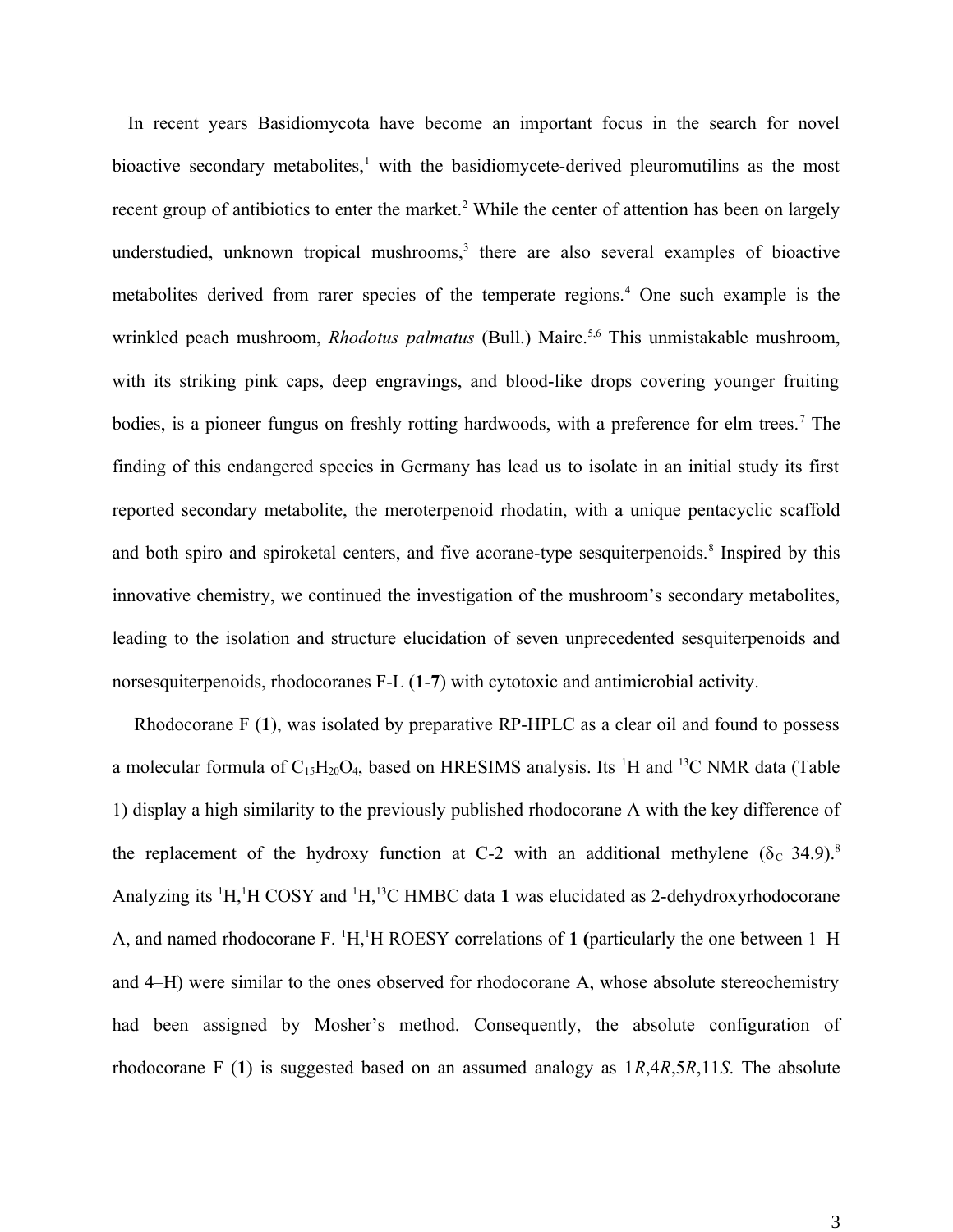configuration of the rhodocorane family was confirmed by comparison of the optical rotations of those of its members with closely related compounds. The positive optical rotations of rhodocoranes B–E (see Figure S1) indicated a 1*R*,4*R* absolute configuration, since structurally related *ent-*acorenone and *ent-*trichoacorenol with confirmed 1*R*,4*R* absolute configuration possess positive optical rotations, in contrast to acorenone, acorenone B and trichoacorenol with confirmed 1*S*,4*S* absolute stereochemistry having negative ones.<sup>9,10</sup> The configuration of C-5 has apparently only minor influence, since both acorene and its spiro-epimer acorenone B have both negative values.

Rhodocorane G (2), with a molecular formula of  $C_{15}H_{20}O_3$ , possessed one oxygen atom less than 1. <sup>1</sup>H and <sup>13</sup>C NMR data of 2 were very similar to those of 1. However, oxymethylene CH<sub>2</sub>– 12, methine CH–4 and C–5 of **1** are replaced by a methyl group and two olefinic carbons, respectively. Analysis of its 2D NMR data retrieved the 9-hydroxy-8-methyl-pyranone moiety of **1**, with a slight upfield shift  $( \Delta \delta 7.1)$  of C-6 ( $\delta_c$  155.3). The latter can be explained by an additional double bond between C-4 ( $\delta_c$  150.9) and C-5 ( $\delta_c$  130.2), verified through HMBC correlations of 1–H, 2–H, 12–H<sub>3</sub>, 13–H<sub>3</sub> to C–4, as well as 2–H, 3–H, 11–H, 14–H<sub>3</sub> to C–5. In combination with the  ${}^{1}H, {}^{1}H$  TOCSY spin system of 14–H<sub>3</sub>/1–H/2–H/3–H and 12–H<sub>3</sub>/11–H/13– H3, this established a 1-methyl-4-isopropyl-cyclopent-4-ene moiety. The connection of the two moieties between C-5 and C-6 was confirmed through a long-range  ${}^{1}H,{}^{13}C$  HSQMBC correlation of H–7 to C–5, which was only very weak in the HMBC spectrum.

Rhodocorane H (**3**) shows a certain analogy to **2**, for which HRESIMS data indicates a molecular formula of  $C_{14}H_{20}O_2$ . 1D and 2D NMR data, in particular  ${}^{1}H,{}^{1}H$  COSY data, indicate a 4-isopropyl-1-methyl-cyclopentane partial structure. HMBC correlations from  $15-H_3$  to  $C-7/C-$ 8/C-9 and 7-H to C-6/C-8/C-9/C-15, defined the 3-methyl-2-furanone moiety.  ${}^{1}H, {}^{13}C$  HMBC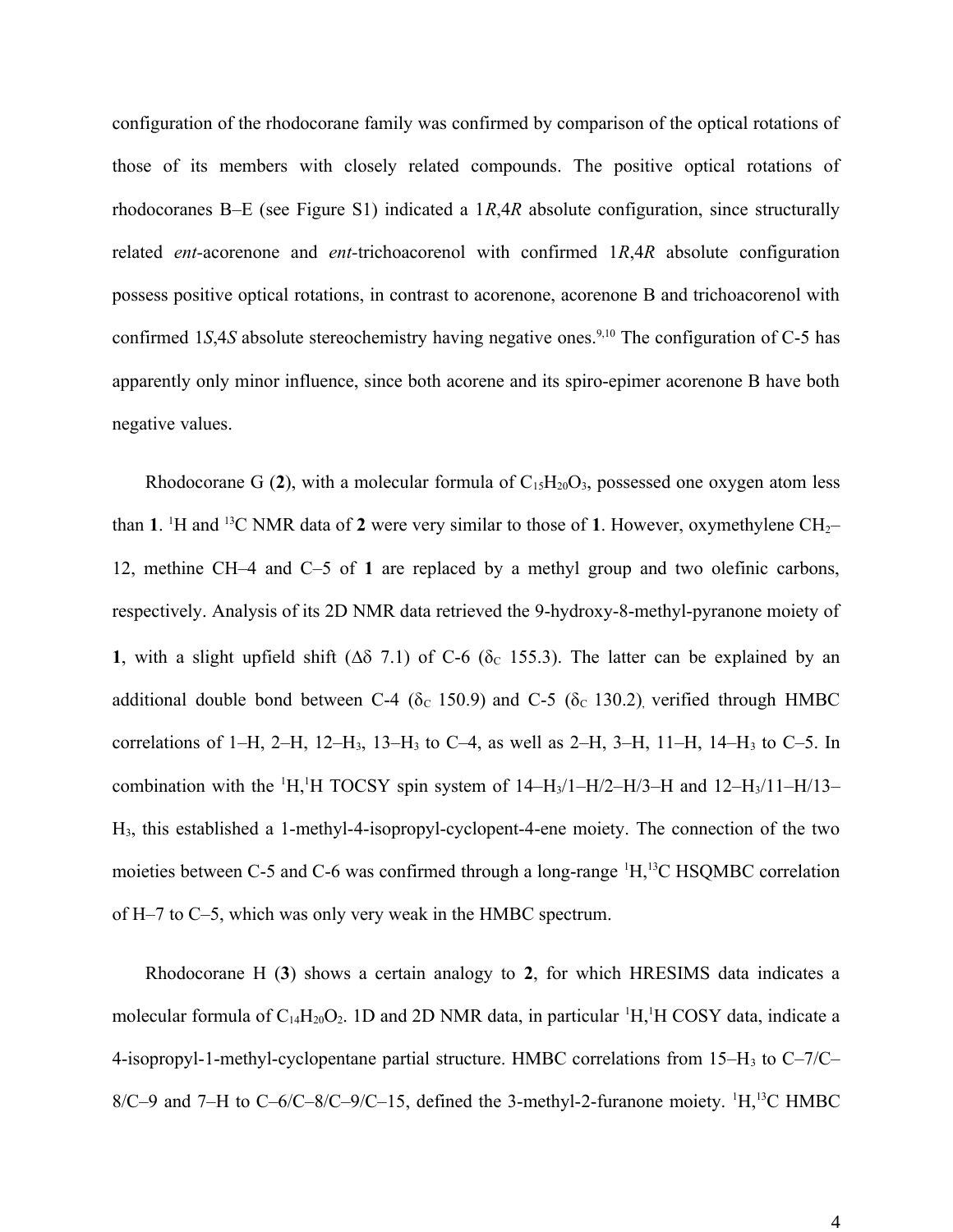correlations of 2–H and 3–H to C-5 ( $\delta_c$  140.3), as well as 1–H and 4–H to C-6 ( $\delta_c$  145.5), reveal the two moieties to be connected via a double bond. Key ROESY correlations of 7–H to 4–H, 11–H, and 12–H, expose the double bond to be *E* configured. Since overlapping signals seriously hampered assignment of ROESY data, analogy to compound **4** with very similar H,H and C,H coupling constants let to a common 1*R*,4*R* configuration.

Rhodocorane I (**4**) differs from **3** by the presence of an additional hydroxy function at C-12 ( $\delta$ <sub>c</sub> 66.3). Interproton distance correlations of 1–H to 4–H, 1–H and 4–H to 2–H<sub>a</sub> and 3–H<sub>a</sub> show these to be cofacial. A coupling constant  $J_{H,H} = 9.1$  Hz between 4–H and 11–H confirms an *anti*periplanar conformation between these protons. In addition to the strong ROESY correlations between  $12-H_{a/b}$  and  $3-H_b$  on the one side, and  $13-H_3$  and  $7-H$  on the other, this information defines the relative stereochemistry as 4*R*\*11*S\**. Taken together with the common 1*R*,4*R* configuration, the absolute configuration of rhodocorane I (**4**) is assigned 1*R*,4*R*,5*E,*11*S*.

The 1D and 2D NMR data of **5**, namely rhodocorane J, was almost identical to **4**, with the only major difference being in the ROESY correlations of 7–H to 14–H<sub>3</sub> and 1–H, clearly indicating the double bond between C-5 and C-6 to be in the *Z* configuration.

Rhodocorane K (6) has a molecular formula of  $C_{14}H_{20}O_3$  from HRESIMS data. <sup>1</sup>H and HSQC NMR spectra were similar to those of 4, but <sup>13</sup>C NMR data confirmed the presence of a conjugated ketone and a quaternary carbon instead of the C–5/C–6 double bond. Based on HMBC correlations from both 1–H and 4–H to C–6 and C–9, the C–5 spiro center was deduced, giving rise to an unusual spiro[4.4]nonene backbone. The relative configuration of **6** was determined from coupling constants and ROESY spectral data. These are analogous to **4** and **5**,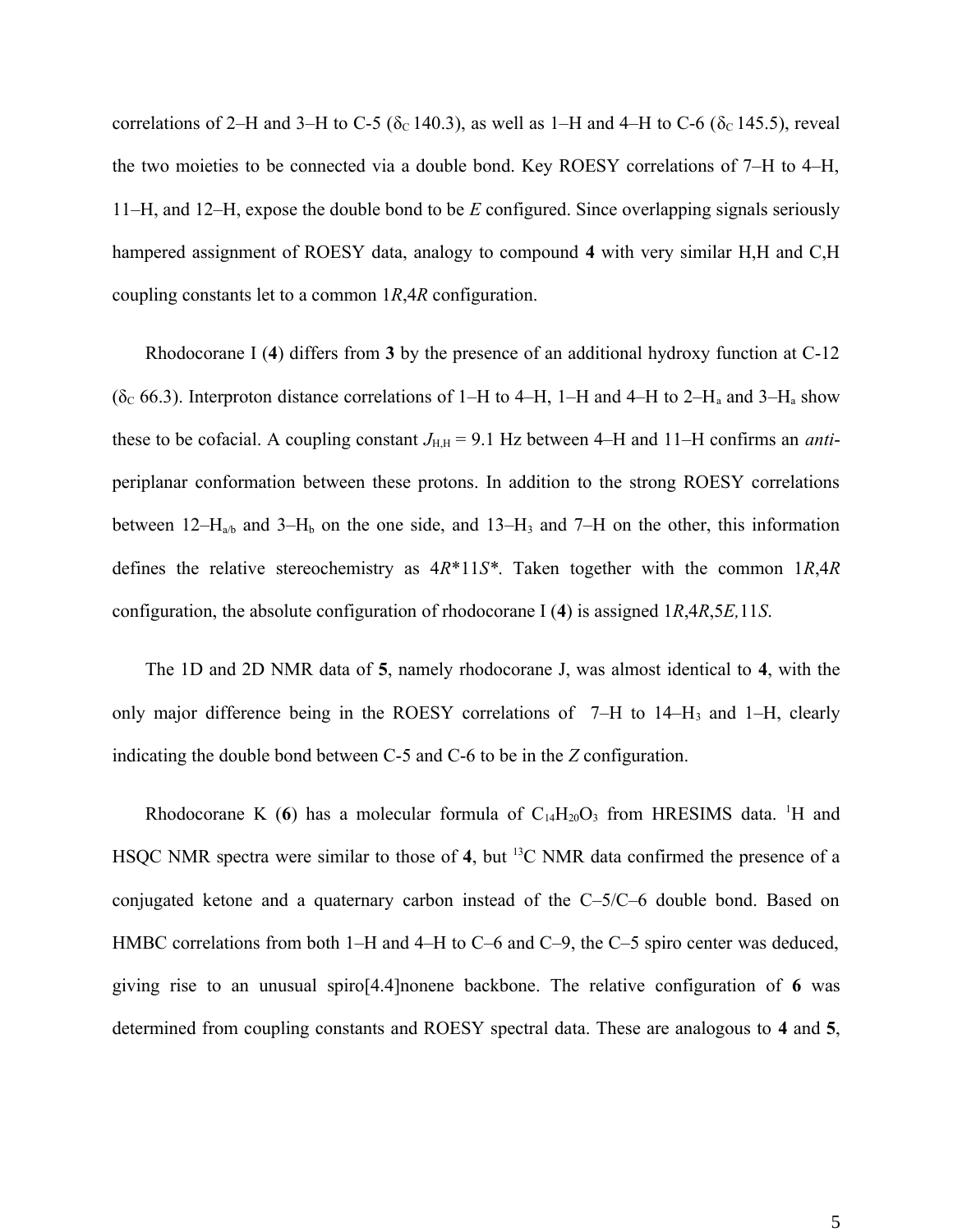and with ROESY correlations between 7–H and 13–H3/14–H3 indicate the absolute configuration of 1*R*,4*R*,5*S*,11*S*.

Rhodocorane L (7), was assigned the molecular formula  $C_{15}H_{20}O_4$ , based on HRMS data. The <sup>1</sup>H and <sup>13</sup>C NMR data were similar to those of 1 and other rhodocoranes. The 4-isopropyl-1methyl-cyclopentane moiety was readily assigned from  $H,H$  COSY and  $H,H$ <sup>3</sup>C HMBC correlations, while HMBC correlations from 9–H to C–5/C–7/C–8/C–10 and 15–H3 to C–7/C–8/ C-9 and C-6 (weaker <sup>4</sup>J correlation) identified a highly oxidized six-membered ring structure typical for rhodocoranes B–E. The spirocenter C–5 was confirmed by HMBC correlations from both 1–H and 4–H to C–6 and C–10. An additional ring closure of C-12 to C-9 was required due to a COSY correlation between these protons. ROESY data (Figure 1) show H-2β, H-3β, H-9, and H-12 to be interacting, and facing the opposite direction of H-1, H-2α, H-3α, H-4, and H-11. An axial conformation of 11–H and 12–H is indicated by a large proton coupling constant  $(J_{9,12} =$ 10.8 Hz). For the assignment of the C–5 spiro center, a *J*-resolved HMBC experiment was conducted. The large coupling values  ${}^{3}J_{\text{H1C10}} = 8.3$  Hz and  ${}^{3}J_{\text{H4C10}} = 7.6$  Hz, in contrast to the small values  ${}^{3}J_{\text{H1C6}} = 2.2$  Hz and  ${}^{3}J_{\text{H4C6}} = 2.7$  Hz, indicated antiperiplanar conformations between these protons and C–10, and synclinal conformations to C–6, respectively. Thus, the absolute configuration can be assigned as 1*R*,4*R*,5*S*,9*R*,11*S*,12*R*.

The newly isolated metabolites showed weak activity against the yeasts *Rhodotorula glutinis* DSM 10134 and the plant pathogen *Nematospora coryli* DSM 6981 (see Table S1, supporting information). Rhodocoranes H (**3**) and I (**4**) also exhibit stronger activity against the filamentous fungi *Mucor plumbeus* MUCL49355 (MIC = 8.3  $\mu$ g/mL), while 2 and 3 display antibacterial activity (MIC = 33.3 – 66.7 µg/mL) against *Bacillus subtilis* DSM 10, *Staphylococcus aureus* DSM 346, *Micrococcus luteus* DSM 1790, and *Escherichia coli* mutant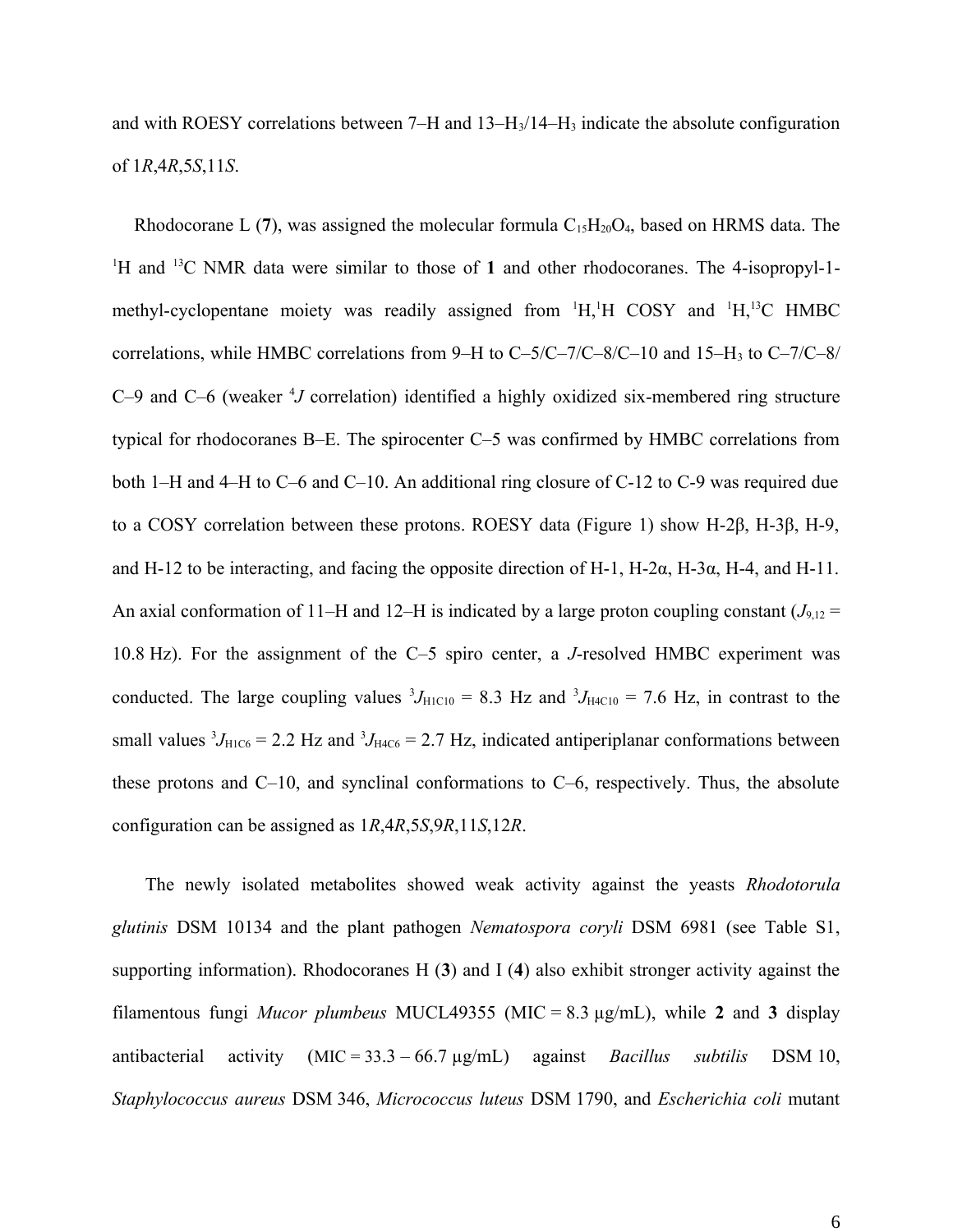TolC. (Supporting information, Table S2). Rhodocorane G (**2**) showed cytotoxicity against cervix carcinoma cell lines KB3.1 ( $IC_{50} = 2.9 \mu M$ ), human adenocarcinoma cell line MCF-7  $(IC<sub>50</sub> = 9.3 \mu M)$ , mouse fibroblast cell line L929  $(IC<sub>50</sub> = 5.6 \mu M)$ , and the human epidermoid carcinoma cell line A431 (IC<sub>50</sub> = 12.0  $\mu$ M).

To the best of our knowledge, metabolites **3**–**5** are the first reported cyclopentafuranylfuranones from nature. However such structures were used as intermediates in the total synthesis of acorenones.<sup>11</sup> Rhodocoranes H-J  $(3 - 5)$  may play a role in the biosynthesis of spirononenes, and additional acorenones may be produced by *Rhodotus palmatus*. The biosynthesis of acoranes has been studied by Citron et al. 2011.<sup>12</sup> Based on their findings, the formation of cyclopentafuranyl-pyranones can be explained through a cyclisation prior to the 1,2-hydride shift of (*S*)-bisabolyl cation to (*S*)-homobisabolyl cation occurs. Cyclopentafuranyl-furanones may be biosynthesized in a similar manner, requiring a decarboxylation in an earlier step. It remains to be determined whether one depends on the other, or whether the biosynthesis of these rhodocoranes even follows those of other acoranes.

Spiro[4.4]nonanes are relatively rare in nature, and only a few examples, such as the noracorane hemiketal bakerol and its congeners,<sup>13</sup> have been reported. Rhodocorane L  $(7)$ exhibits a unique scaffold, with some similarity to the phospholipase C inhibitor hispidospermidin.<sup>14</sup>

#### EXPERIMENTAL SECTION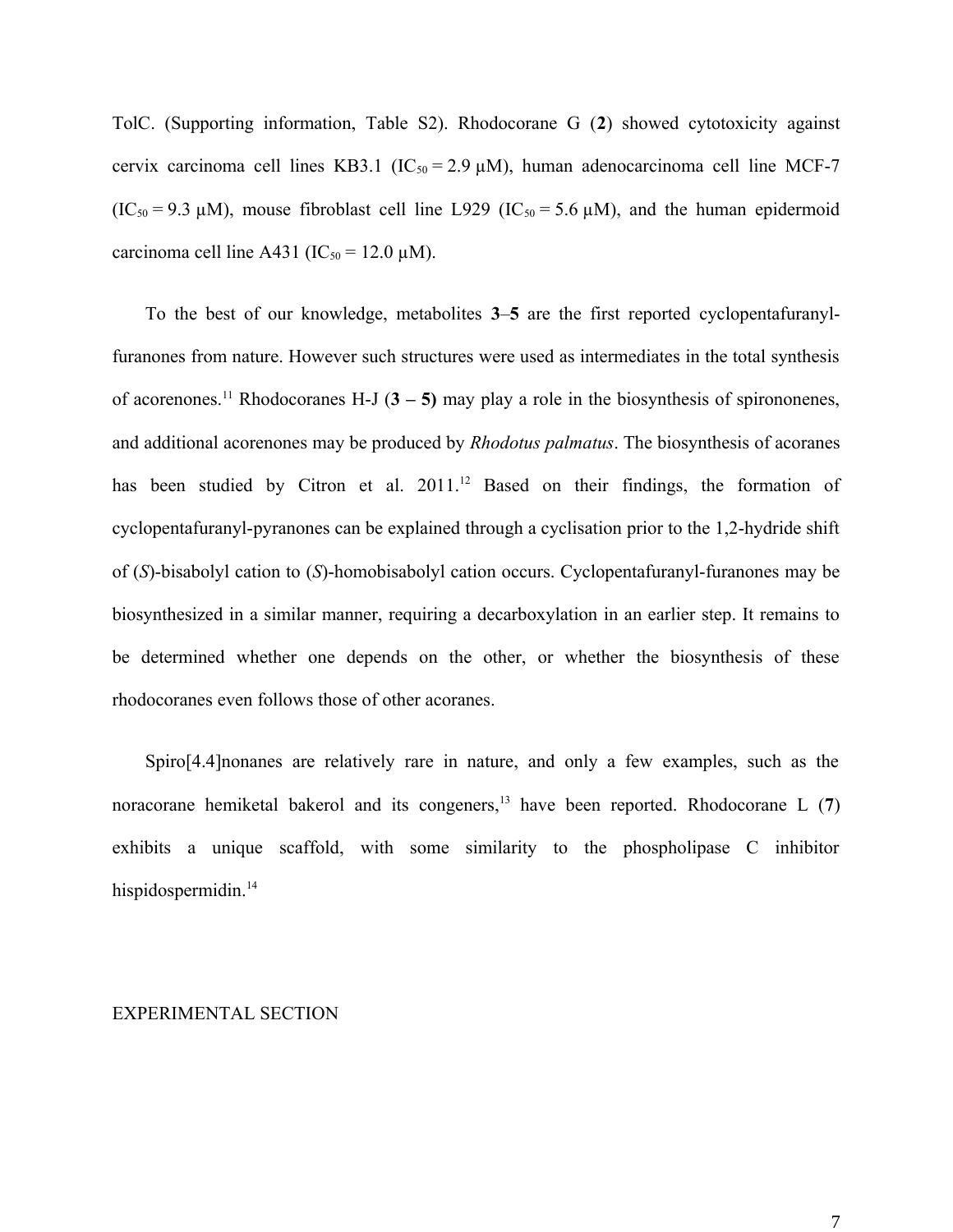**General Experimental Procedures**. NMR spectra were obtained from a Bruker Avance III 500 MHz spectrometer equipped with a BBFO(plus) SmartProbe ( ${}^{1}H$  500 MHz,  ${}^{13}C$  126 MHz), and a Bruker Avance III 700 MHz spectrometer equipped with a 5 mm TCI cryoprobe (<sup>1</sup>H 700 MHz, <sup>13</sup>C 175 MHz, <sup>15</sup>N 71 MHz). Chemical shifts  $\delta$  were referenced to methanol- $d_4$  (<sup>1</sup>H,  $\delta$  = 3.31 ppm; <sup>13</sup>C,  $\delta$  = 49.15 ppm). HRESIMS mass spectra were measured on a Agilent 1200 series HPLC-UV system (Santa Clara, CA, USA) in combination with an ESI-TOF-MS (Maxis, Bruker) [column 2.1  $\times$  50 mm, 1.7 µm, C<sub>18</sub> Acquity UPLC BEH (Waters), solvent A: MilliQ water  $+$  0.1% formic acid; solvent B: acetonitrile  $+$  0.1% formic acid, gradient: 5% B for 0.5 min increasing to 100% B in 19.5 min, maintaining 100% B for 5 min,  $RF = 0.6$  mL min<sup>-1</sup>, UV detection 200–600 nm]. Optical rotation was recorded with a PerkinElmer 241 polarimeter. UV spectra were acquired using a Shimadzu UV-vis spectrophotometer UV-2450.

**Fungal Material.** Basidiomes of the wrinkled peach mushroom, *Rhodotus palmatus*, were collected in Mettlach, Germany, by H. Andersson at the annual meeting of the German Mycological Society on September 26, 2014. Corresponding cultures were obtained from its basidiospores and are stored at the mycological strain collection at the Microbial Drugs Department of the Helmholtz Centre for Infection Research (Braunschweig, Germany) under accession number STMA14334, as well as the Leibniz Institute DSMZ - German Collection of Microorganisms and Cell Cultures GmbH (Braunschweig, Germany). A dried specimen is deposited with the mycological herbarium of the State Museum of Natural History Karlsruhe, (Germany) under reference number KR-M-0008410.<sup>15</sup> Its 5.8S gene region, the internal transcribed spacer 1 and 2 (ITS), the large subunit (LSU), RNA polymerase II gene (RPB2), and translation elongation factor 1 alpha (TEF-1) were previously sequenced and published by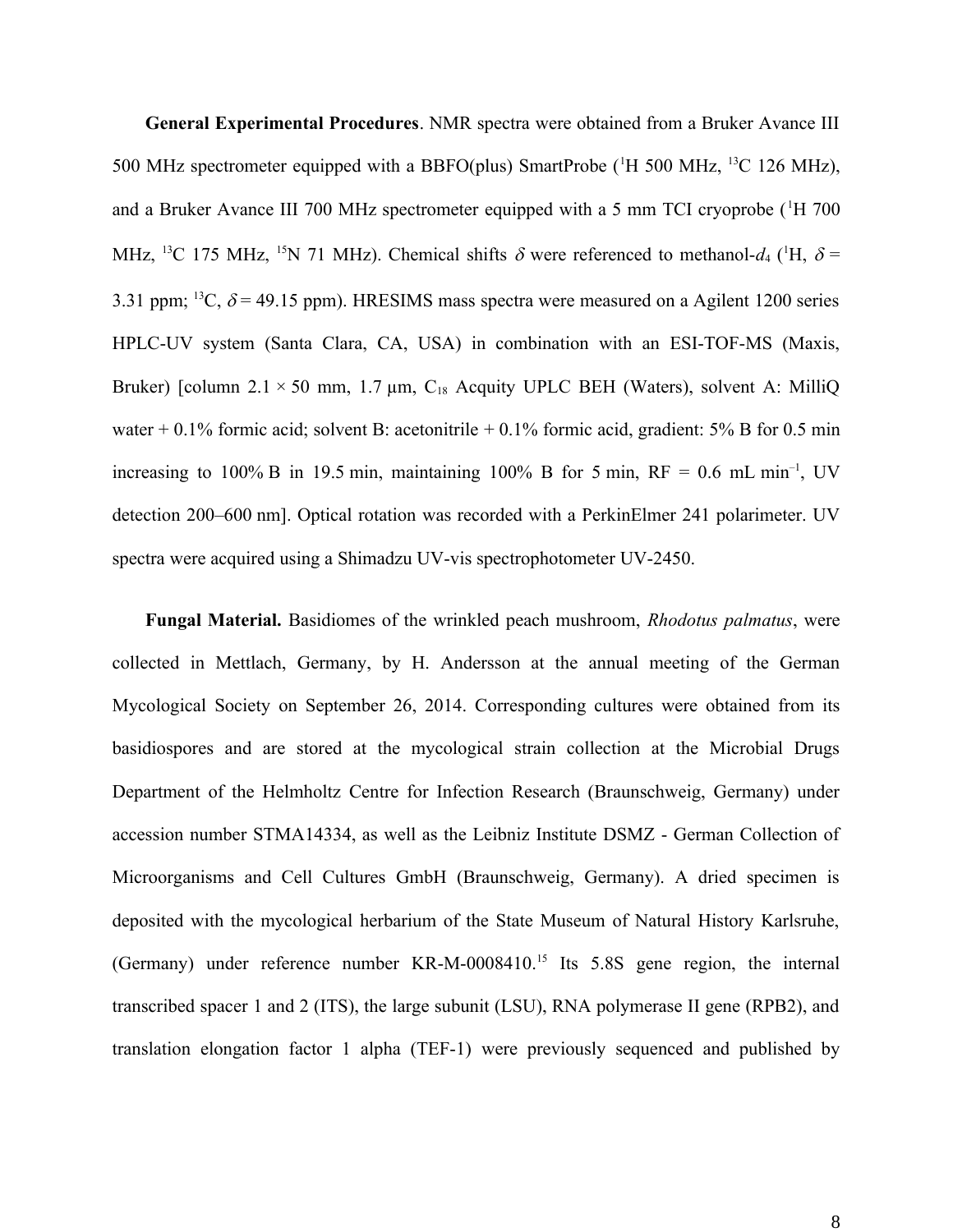Sandargo et al.<sup>8</sup> and the sequence data are available from GenBank under accession numbers MK287617 (ITS), MK287618 (LSU), MK284231 (TEF-1), and MK292709 (RPB2).

**Fermentation.** Cultures of the strain *Rhodotus palmatus* STMA14334 were maintained on BAF agar (DSMZ medium 392). Fermentation was carried out as previously published,<sup>8</sup> using 70 L ZM½ medium in a 100 L bioreactor (B. Braun Melsungen AG, Germany / Type: 8015.1.01 / Nr.101, with a 3-step InterMIG-stirring system) at 24  $^{\circ}$ C and 150 rpm. The starting pH was set to 7.2 and  $pO_2$  level was maintained at 5%. The fermentation process was stopped after depletion of free mannitol levels in the supernatant, after 15 days. The supernatant was centrifuged to remove any oatmeal and mycelial residues and extracted, following the procedures previously described for this strain,<sup>8</sup> and filtered using the SPME Strata™-X 33 u Polymeric RP cartridge (Phenomenex, Inc., Aschaffenburg, Germany), leading to 3.7 g extract.

**Isolation of metabolites.** The extract was pre-fractioned with a RP-MPLC [Kronlab ODS-AQ 120 16  $C_{18}$ , 48  $\times$  3 cm column (YMC Europe GmbH, Dinslaken, Germany), solvent A: water (Milli-Q), solvent B: acetonitrile; gradient: 10% B increasing to 100% B in 100 min and maintaining 100% B for 20 min; flow rate 20 mL/min, UV detection at 210 nm]. An MPLC fraction at 107-109 min yielded 0.5 mg of **2**, and another fraction at 113-115 min led to 10 mg of compound **3**. All other fractions were further purified via RP-HPLC utilizing the Synergi<sup>TM</sup> Polar RP  $250 \times 50$  mm,  $80 \text{ Å}$ ,  $10 \mu$ m (Phenomenex, Aschaffenburg, Germany); solvent A: MilliQ water  $+$  0.1% formic acid, solvent B: acetonitrile  $+$  0.1% formic acid, flow rate: 50 mL/min at a Gilson PLC2250 Purification System (Limburg, Germany) using individually established gradients for each fraction. The MPLC fraction at 60-80 min of the crude extract was separated using a gradient of 10 min at 40% solvent B, then increasing to 70% solvent B over a period of 30 min, yielding in 2.9 mg of **7** (21-21.5 min), and 4 mg of compound **4** (23-24 min). Pre-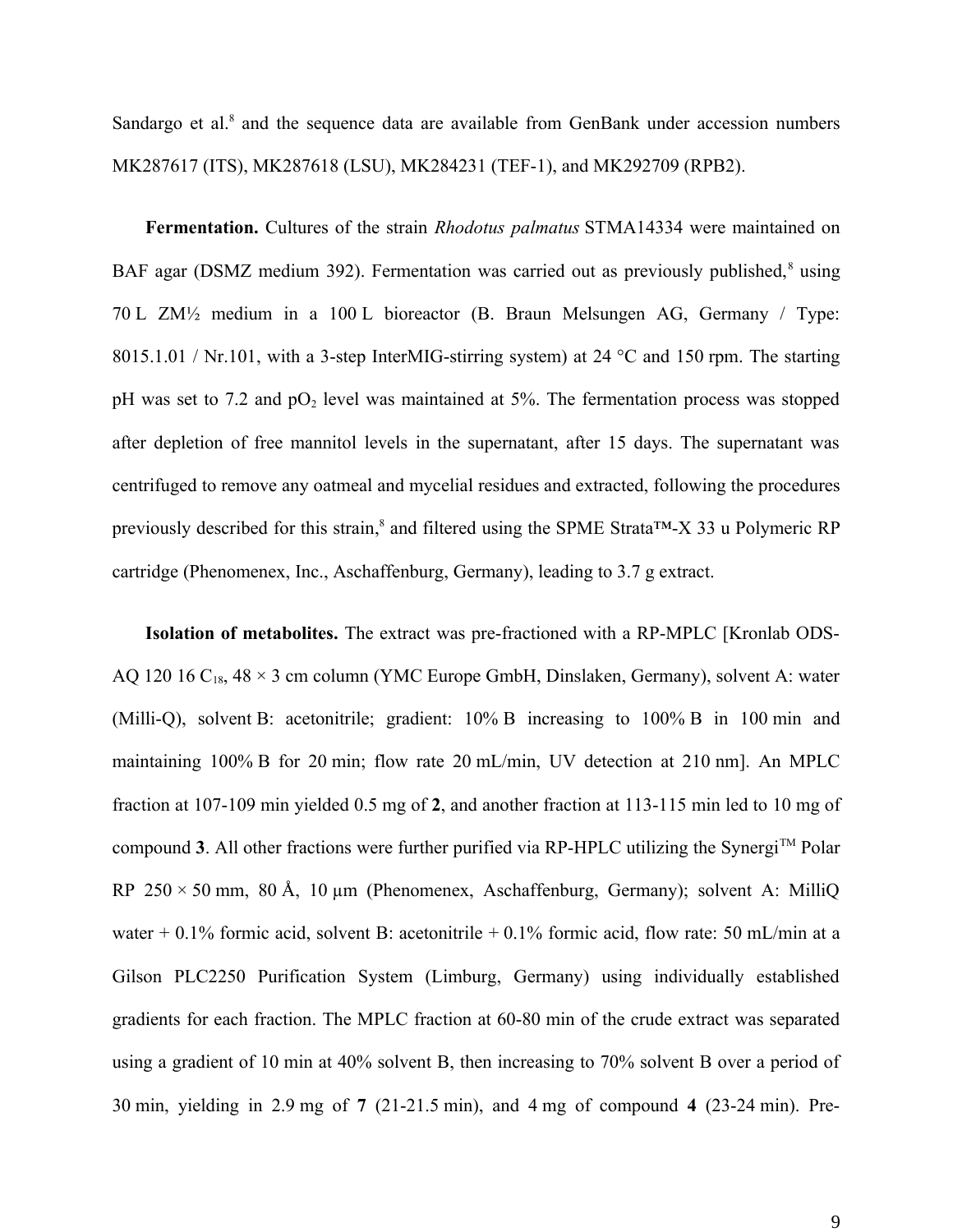fraction 80-88 min was further fractioned with a gradient of 10 min at 40% solvent B, then increasing to 60% solvent B within 30 min. 14 mg of a peak at 25.5-26 min were collected as metabolite **5**. The adjacent MPLC pre-fraction of 88-97 min was separated within 45 min and a gradient from 50% to 100% solvent B. A peak at 21-22 min led to 4 mg of **1**. The MPLC fraction at 35-60 min of the crude product was purified using the VP Nucleodur 100-5  $C_{18}$  ec column,  $250 \times 40$  mm, 7 µm (Macherey-Nagel, Düren, Germany) with a gradient of 10 min at 10% solvent B, then increasing to 65% solvent B over a period of 45 min. A peak at 33-34 min was isolated and yielded in 5 mg compound **6**.

*Rhodocorane F* (1), colorless oil;  $[\alpha]^{25}$ <sub>D</sub> -15 (*c* 1, MeOH); UV (MeOH)  $\lambda_{\text{max}}$  (log  $\varepsilon$ ): 262 (4.2) nm; <sup>1</sup>H and <sup>13</sup>C NMR data (see table 1), HRESIMS  $[M+Na]^+$   $m/z$  287.1254,  $[M-H_2O+H]^+$  $m/z$  247.1328, [M+H]<sup>+</sup>  $m/z$  265.1433 (calcd for C<sub>15</sub>H<sub>21</sub>O<sub>4</sub><sup>+</sup>, 265.1439).

*Rhodocorane G* (2), brown oil;  $[\alpha]^{25}$ <sub>D</sub> +40 (*c* 1, MeOH); UV (MeOH)  $\lambda_{\text{max}}$  (log  $\varepsilon$ ): 290 (3.8), 205 (ε= 3.6) nm; <sup>1</sup>H and <sup>13</sup>C NMR data (see table 1), HRESIMS [M+Na]<sup>+</sup> *m/z* 271.1306, [M- $H_2O+H^+$  *m/z* 231.1376,  $[M+H]^+$  *m/z* 249.1486 (calcd for  $C_{15}H_{21}O_3^+$ , 249.1490).

*Rhodocorane H* (3), brown oil;  $[\alpha]^{25}$ <sub>D</sub> -250 (*c* 1, MeOH); UV (MeOH)  $\lambda_{\text{max}}$  (log  $\varepsilon$ ): 295 (4.3), 201 (3.7) nm; <sup>1</sup>H and <sup>13</sup>C NMR data (see table 1), HRESIMS [M+Na]<sup>+</sup> *m/z* 243.1352, [M- $H_2O+H$ <sup>+</sup>  $m/z$  203.1427, [M+H]<sup>+</sup>  $m/z$  221.1532 (calcd for C<sub>14</sub>H<sub>21</sub>O<sub>2</sub><sup>+</sup>, 221.1541).

*Rhodocorane I* (4), colorless oil;  $[\alpha]^{25}$ <sub>D</sub> -200 (*c* 1, MeOH); UV (MeOH)  $\lambda_{\text{max}}$  (log  $\varepsilon$ ): 295 (5.0), 200 (4.4) nm; <sup>1</sup>H and <sup>13</sup>C NMR data (see table 2), HRESIMS [M+Na]<sup>+</sup> *m/z* 259.1308, [M- $H_2O+H$ <sup>+</sup> *m/z* 219.1379 [M+H]<sup>+</sup> *m/z* 237.1485 (calcd for C<sub>14</sub>H<sub>21</sub>O<sub>3</sub><sup>+</sup>, 237.1490).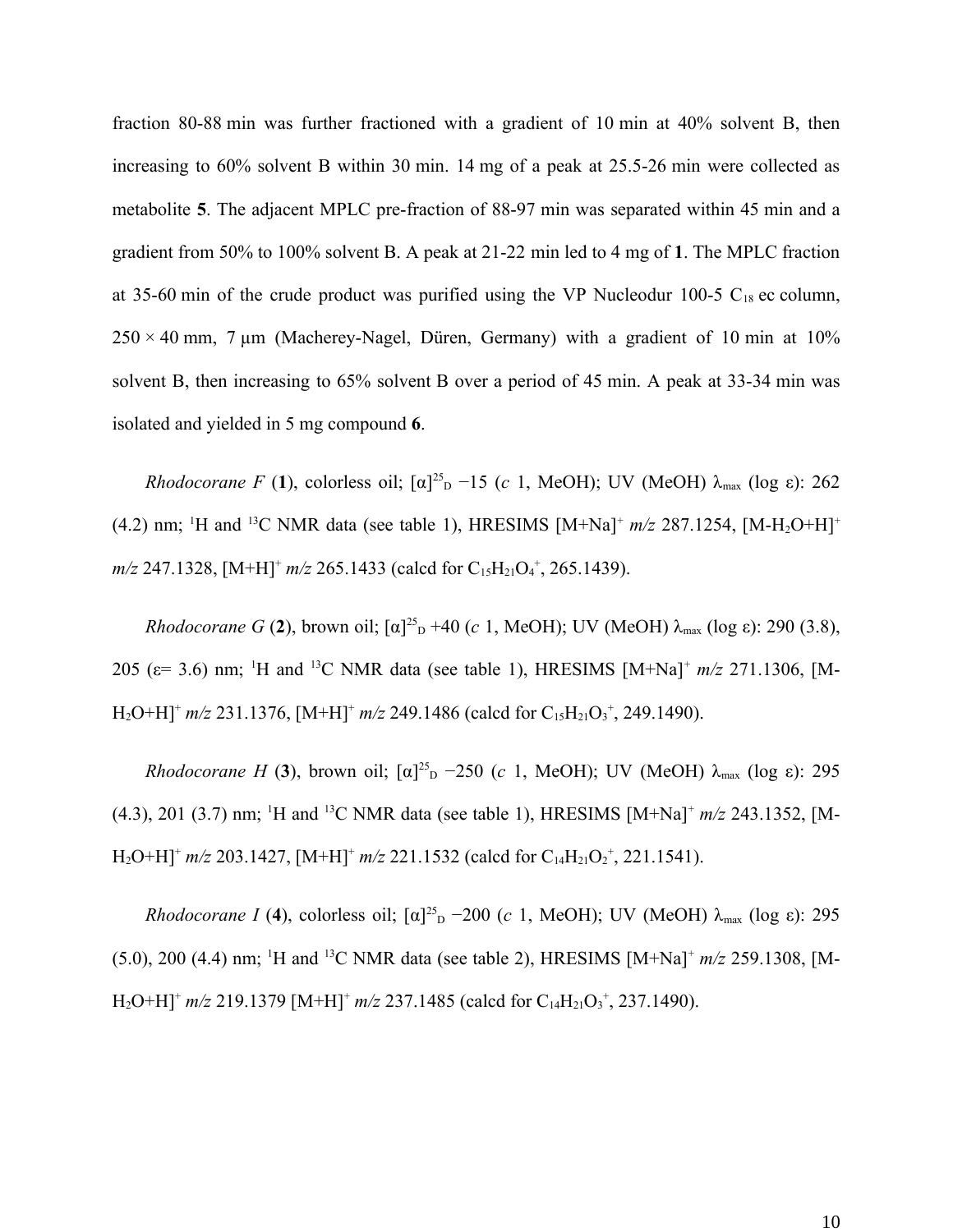*Rhodocorane J* (5), brown oil;  $[\alpha]^{25}$ <sub>D</sub> +20 (*c* 1, MeOH); UV (MeOH)  $\lambda_{\text{max}}$  (log  $\varepsilon$ ): 296 (3.9), 202 (3.2) nm; <sup>1</sup>H and <sup>13</sup>C NMR data (see table 2), HRESIMS [M+Na]<sup>+</sup> *m/z* 259.1309, [M- $H_2O+H$ <sup>+</sup>  $m/z$  219.1380 [M+H]<sup>+</sup>  $m/z$  237.1485 (calcd for C<sub>14</sub>H<sub>21</sub>O<sub>3</sub><sup>+</sup>, 237.1490).

*Rhodocorane K* (6), brown oil;  $[\alpha]^{25}$ <sub>D</sub> +10 (*c* 1, MeOH); UV (MeOH)  $\lambda_{\text{max}}$  (log  $\varepsilon$ ) 385 (2.4), 275 (2.8), 220 (3.3), 201 (3.3) nm; <sup>1</sup>H and <sup>13</sup>C NMR data (see table 2), HRESIMS [M+Na]<sup>+</sup> *m/z* 259.1305, [M-H<sub>2</sub>O+H]<sup>+</sup> *m/z* 219.1382, [M+H]<sup>+</sup> *m/z* 237.1483 (calcd for C<sub>14</sub>H<sub>21</sub>O<sub>3</sub><sup>+</sup>, 237.1490).

*Rhodocorane L* (7), brown oil;  $[\alpha]^{25}$ <sub>D</sub> +20 (*c* 1, MeOH); UV (MeOH)  $\lambda_{\text{max}}$  (log  $\varepsilon$ ): 285 (3.8), 201 (3.6) nm; <sup>1</sup>H and <sup>13</sup>C NMR data (see table 2), HRESIMS [M+Na]<sup>+</sup> *m/z* 287.1256, [M- $H_2O+H$ <sup>+</sup> *m/z* 247.1329, [M+H]<sup>+</sup> *m/z* 265.1436 (calcd for C<sub>15</sub>H<sub>21</sub>O<sub>4</sub><sup>+</sup>, 265.1440).

**Antimicrobial Activity**. The minimum inhibitory concentration (MIC) was evaluated following a previously published protocol in a serial dilution assay in 96-well microtiter plates, using YM media (10 g/L malt extract, 4 g/L glucose, 4 g/L yeast extract, pH 6.3) for yeasts and filamentous fungi and BD Difco™ Mueller Hinton Broth for bacteria.<sup>16</sup>

**Cytotoxicity Assay**. Cytotoxicity levels *in vitro* were determined with the MTT (3-(4,5 dimethylthiayol-2-yl)- 2,5-diphenyltetrayolium bromide) assay in 96-well-plates, as previously described<sup>14</sup> against the mouse fibroblast cell line L929, the cervix carcinoma cell line KB3.1, the human adenocarcinoma cells MCF-7, and the human epidermoid carcinoma cell line A431.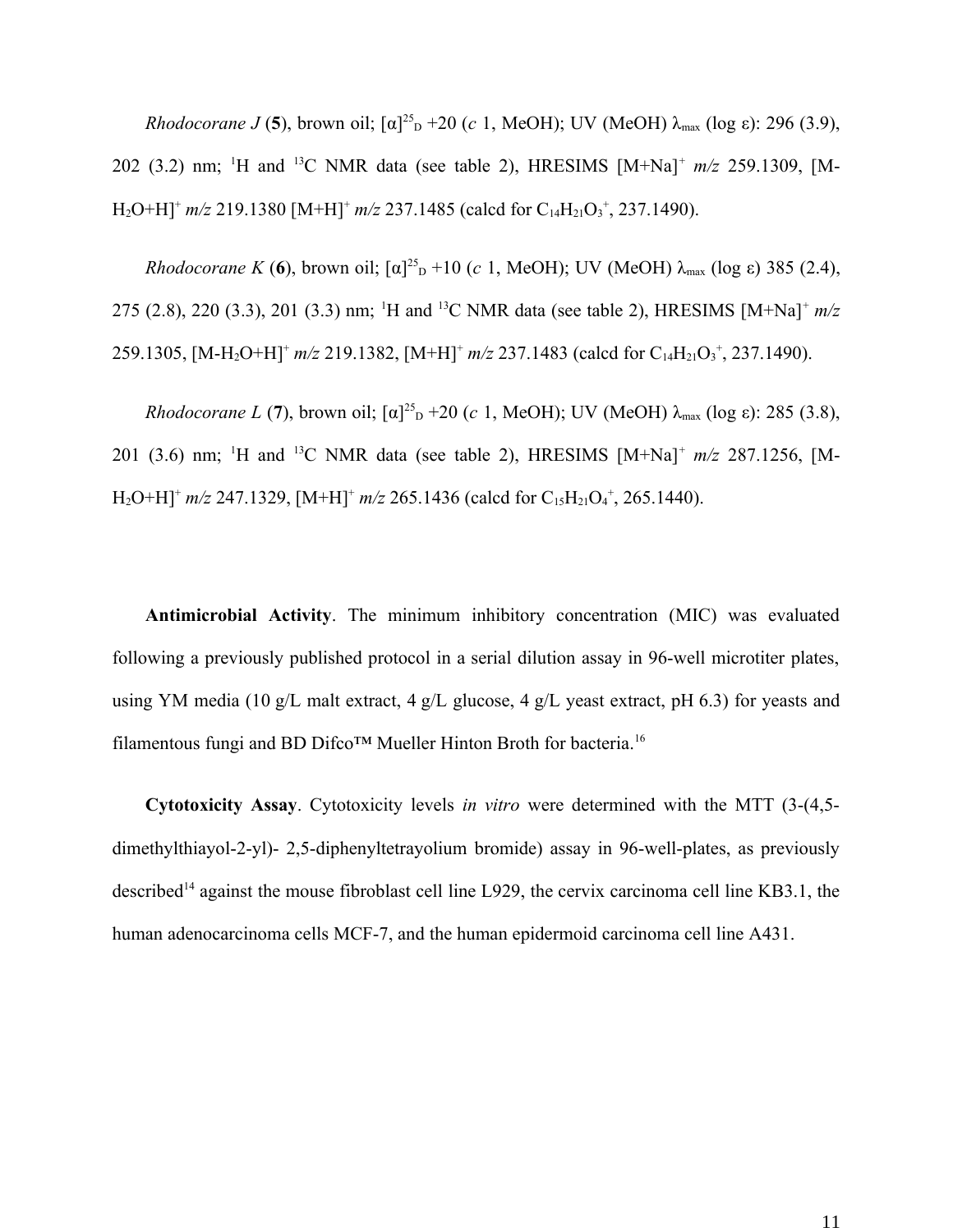# ASSOCIATED CONTENT

**Supporting Information**. The following files are available free of charge.

HRESIMS and NMR spectroscopic data of 1-7, detailed biological activities of 1-7. (PDF)

# AUTHOR INFORMATION

# **Corresponding Author**

\*Tel: +49 531 6181 4256. E-mail: frank.surup@helmholtz-hzi.de

# **ORCID**

Marc Stadler: 0000-0002-7284-8671

Frank Surup: 0000-0001-5234-8525

# **Present Addresses**

‡ Friedrich-Schiller-University Jena, 07743 Jena, Germany.

## **Author Contributions**

The manuscript was written through contributions of all authors. All authors have given approval to the final version of the manuscript.

# **Funding Sources**

BS and FS are grateful for support by the German Research Foundation, grant SU936/1-1.

## **Notes**

The authors declare no competing financial interest.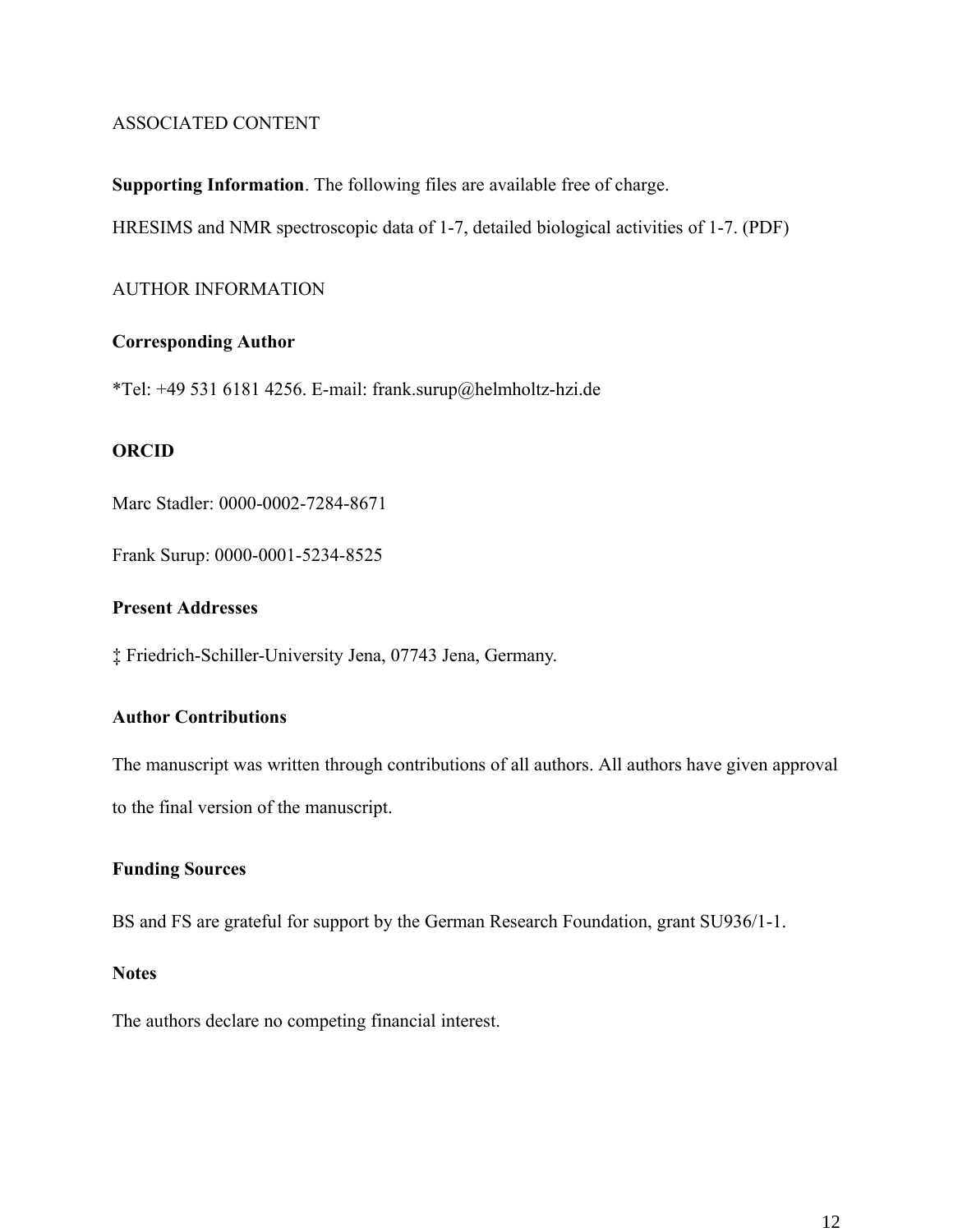#### ACKNOWLEDGMENTS

We are highly grateful to J. Schnieber (DGfM) for the beautiful pictures of *R. palmatus* fruiting bodies. We thank L. Kaysan for assisting MM with recording optical rotations and UV spectra, W. Collisi, C. Kakoschke, C. Bergmann, S. Bernecker, R. Sterlinski, and A. Perreth for excellent technical support, and R. Jansen for proofreading of the manuscript.

# ABBREVIATIONS

NMR nuclear magnetic resonance, HRESIMS high-resolution electron spray ionization mass spectrometry.

## REFERENCES

- (1) Sandargo, B.; Chepkirui, C.; Cheng, T.; Chaverra-Muñoz, L.; Thongbai, B.; Stadler, M.; Hüttel *Biotechnology Advances*. **2019**, *37*, 107344.
- (2) a) Novak, R. *Ann. N. Y. Acad. Sci.* **2011**, *1241*, 71–81; b) FDA approval of lefamulin on 08/19/2019.
- (3) a) Sandargo, B.; Thongbai, B.; Stadler, M.; Surup, F. *J. Nat. Prod.* **2018**, *81*, 286–291; b) Sandargo, B.; Thongbai, B.; Praditya, D.; Steinmann, E.; Stadler, M.; Surup, F. *Molecules* **2018**, *23*, 2697.
- (4) Karwehl, S.; Stadler, M. *Curr. Top. Microbiol. Immunol.* **2016**, *398*, 303–338.
- (5) Redhead, S. A. *Can. J. Bot.* **1989**, *67*, 3003–3062.
- (6) European Council for the Conservation of Fungi. *Country Reports for the Period 2000- 2005*; **2005**.
- (7) Sundberg, W. J.; Methven, A. S.; Monoson, H. L. *Mycotaxon* **1997**, *65*, 403–410.
- (8) Sandargo, B.; Michehl, M.; Praditya, D.; Steinmann, E.; Stadler, M.; Surup, F. *Org. Lett.* **2019**, *21*, 3286–3289.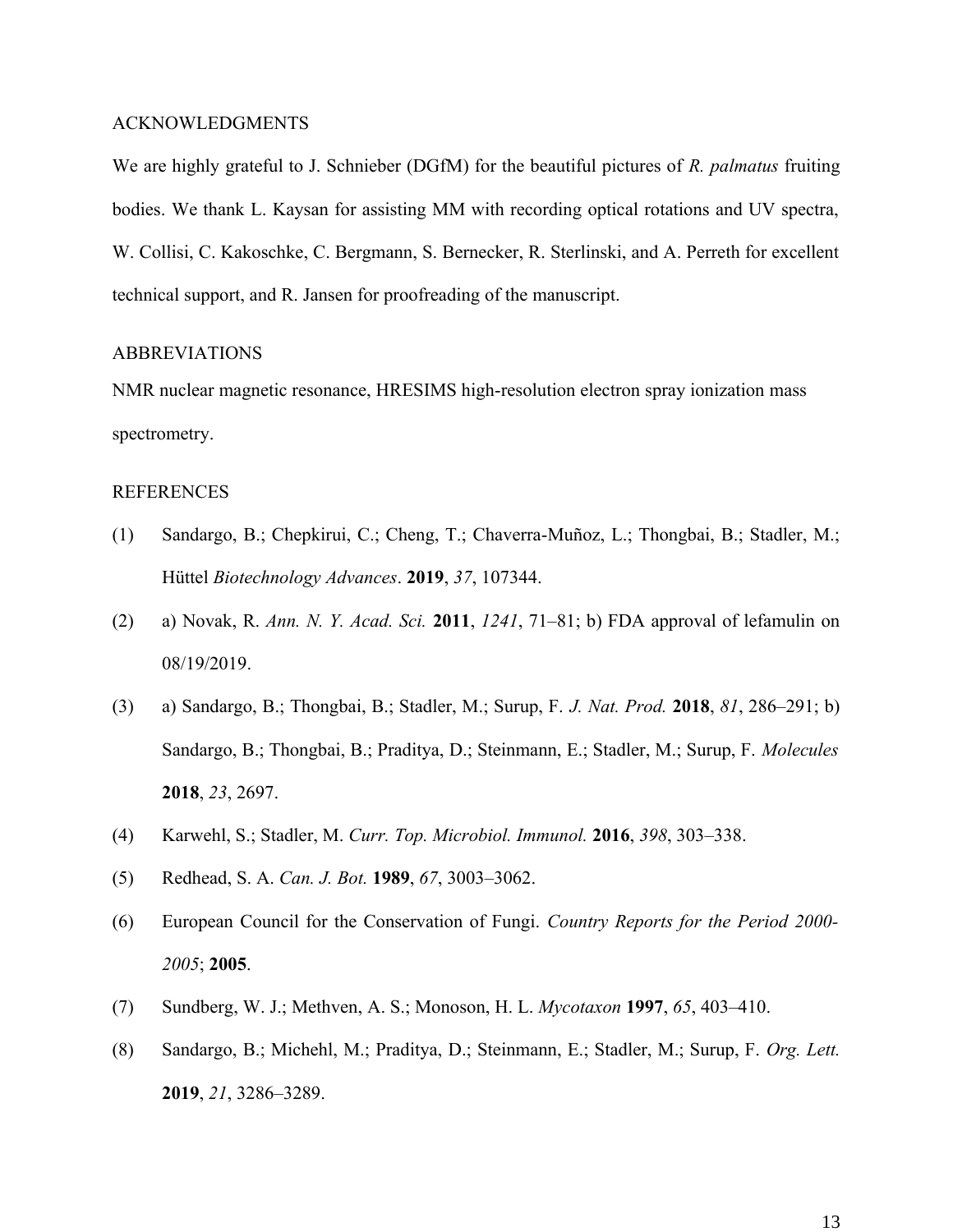- (9) Brock, N. L.; Dickschat, J. S. *Eur. J. Org. Chem.* **2011**, 5167–5175.
- (10) Pesaro, M.; Bachmann, J.-P. *J.C.S. Chem. Comm.* **1978**, 203–204.
- (11) White, J. D.; Ruppert, J. F.; Avery, M. A.; Torii, S.; Nokamilc, J. *J. Am. Chem. Soc.* **1981**, *103*, 1813–1821.
- (12) Citron, C. A.; Riclea, R.; Brock, N. L.; Dickschat, J. S. *RSC Adv.* **2011**, *1*, 290–297.
- (13) Cool, L. G.; Kim, Y.; Zavarin, E.; Ball, G. E. *Phytochemistry* **1994**, *36*, 1283–1285.
- (14) Ohtsuka, T.; Itezono, Y.; Nakayama, N.; Sakai, A.; Shimma, N.; Yokose, K.; Seto, H. *J. Antibiot.* **1994**, *47*, 6–15.
- (15) Scholler, M. Staatl. Museum Fuer Naturkunde Karlsruhe (SMNK), Fungal Herbarium. 2019.
- (16) Surup, F.; Thongbai, B.; Kuhnert, E.; Sudarman, E.; Hyde, K.D.; Stadler M. *J. Nat. Prod.* **2015**, *78*, 934–938.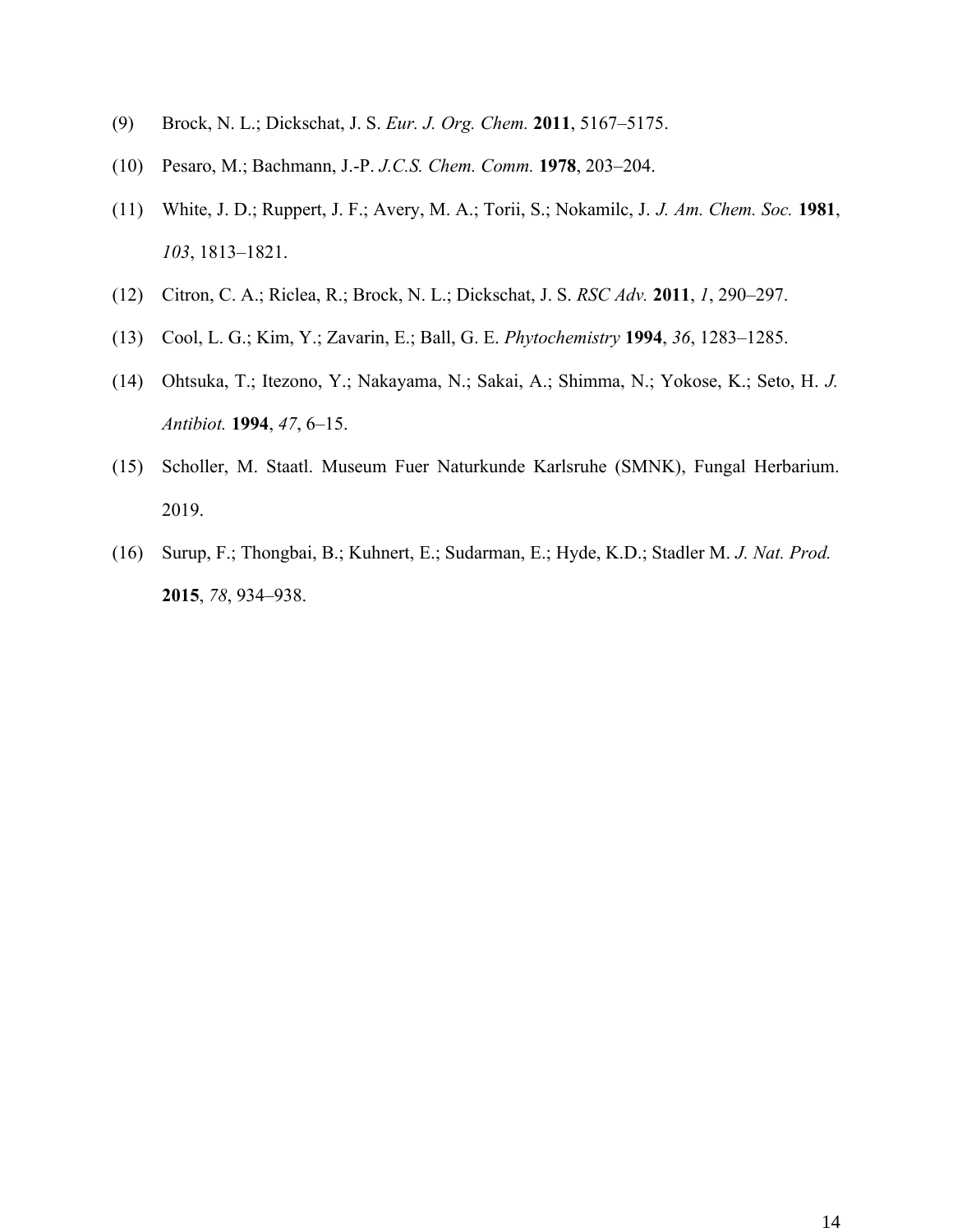

**4**

HO

H











Figure 1. Key HMBC, COSY and ROESY correlations of rhodocorane L (**7**).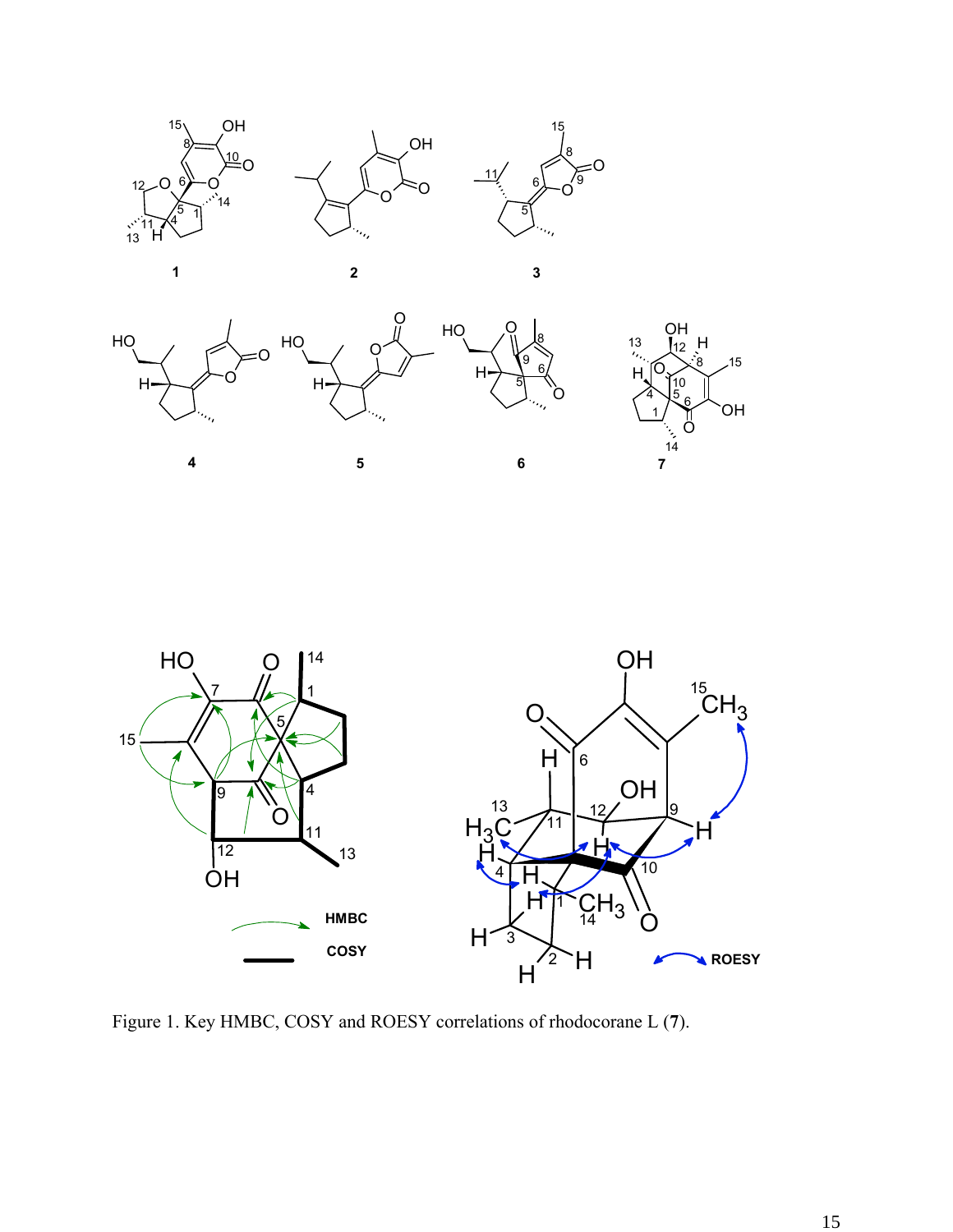|                 | $1^{\mathrm{a}}$       |                                    | $2^{\mathrm{a}}$        |                                        | 3 <sup>b</sup>          |                                    |  |
|-----------------|------------------------|------------------------------------|-------------------------|----------------------------------------|-------------------------|------------------------------------|--|
|                 | Pos. $\delta_c$ , type | $\delta_{\rm H}$ ( <i>J</i> in Hz) | $\delta_{\rm C}$ , type | $\delta_{\rm H}$ ( <i>J</i> in Hz)     | $\delta_{\rm C}$ , type | $\delta_{\rm H}$ ( <i>J</i> in Hz) |  |
| 1               | 45.6, CH               | 2.44, m                            | 42.7, CH                | 3.11, m                                | 38.2, CH                | 3.06, tq $(7.5,7.1)$               |  |
| 2 a             | 34.9, $CH2$            | 1.35, m                            | 32.3, $CH2$             | 1.51, m                                | $33.2, \mathrm{CH}_2$   | 1.50, m                            |  |
| $\mathbf b$     |                        | 1.87, m                            |                         | 2.07, m                                |                         | 1.99, m                            |  |
| 3a              | $23.8, \mathrm{CH}_2$  | $1.76$ , m                         | $31.2, \mathrm{CH}_2$   | 2.42, ddd $(17.2, 8.8, 4.2)$           | $29.1, \mathrm{CH}_2$   | 1.67, m                            |  |
| $\mathbf b$     |                        |                                    |                         | $2.55$ , ddd $(17.2, 9.0, 7.6)$        |                         | 1.93, m                            |  |
| $\overline{4}$  | 54.6, CH               | 2.75, m                            | 150.9, $C$              |                                        | 50.9, CH                |                                    |  |
| 5               | 95.4, C                |                                    | 130.2, C                |                                        | 140.3, C                |                                    |  |
| 6               | 162.4, C               |                                    | 155.3, C                |                                        | 145.5, $C$              |                                    |  |
| $7\overline{ }$ | 113.1, C               | 6.28, s                            | 113.7, CH               | 6.22, s                                | 138.2, CH               | 7.46, q $(1.4)$                    |  |
| 8               | 133.3, CH              |                                    | 132.3, C                |                                        | 128.4, C                |                                    |  |
| 9               | 141.0, C               |                                    | 141.3, C                |                                        | 173.3, C                |                                    |  |
| 10              | 163.1, C               |                                    | 164.4, C                |                                        |                         |                                    |  |
| 11              | 37.7, CH               | 2.49, m                            | 29.1, CH                | 3.36, m                                | 32.1, CH                | 1.82, dseptd $(6.9, 6.7, 2.0)$     |  |
| 12              | $76.7, \mathrm{CH}_2$  | $3.37, \mathrm{dd} (10.8, 7.8)$    |                         | 21.58, CH <sub>3</sub> 1.04, d $(6.9)$ | $22.4, \mathrm{CH}_3$   | 0.94, d(6.7)                       |  |
|                 |                        | 4.02, t $(7.8)$                    |                         |                                        |                         |                                    |  |
| 13              | $12.1, \mathrm{CH}_3$  | 1.00, $d(6.9)$                     |                         | 21.60, CH <sub>3</sub> 1.09, d $(6.9)$ | $20.3, \mathrm{CH}_3$   | 0.97, d(6.7)                       |  |
| 14              | $13.2, \mathrm{CH}_3$  | 0.92, d(6.7)                       | $20.5, \mathrm{CH}_3$   | 1.07, d $(6.8)$                        | $20.9, \mathrm{CH}_3$   | 1.22, $d(7.1)$                     |  |
| 15              | 12.0, $CH3$            | 2.30, s                            |                         |                                        |                         |                                    |  |
|                 |                        |                                    | 12.0, $CH3$             | 2.33, s                                | 10.6, $CH3$             | $1.96$ , br s                      |  |

Table 1: NMR data of rhodocoranes F-H (**1**–**3**) in methanol-*d*4.

 $^{\rm a}$  <sup>1</sup>H 500 MHz,  $^{\rm 13} \rm C$  125 MHz,  $^{\rm b}$   $^{\rm 1}$  H 700 MHz,  $^{\rm 13} \rm C$  175 MHz.